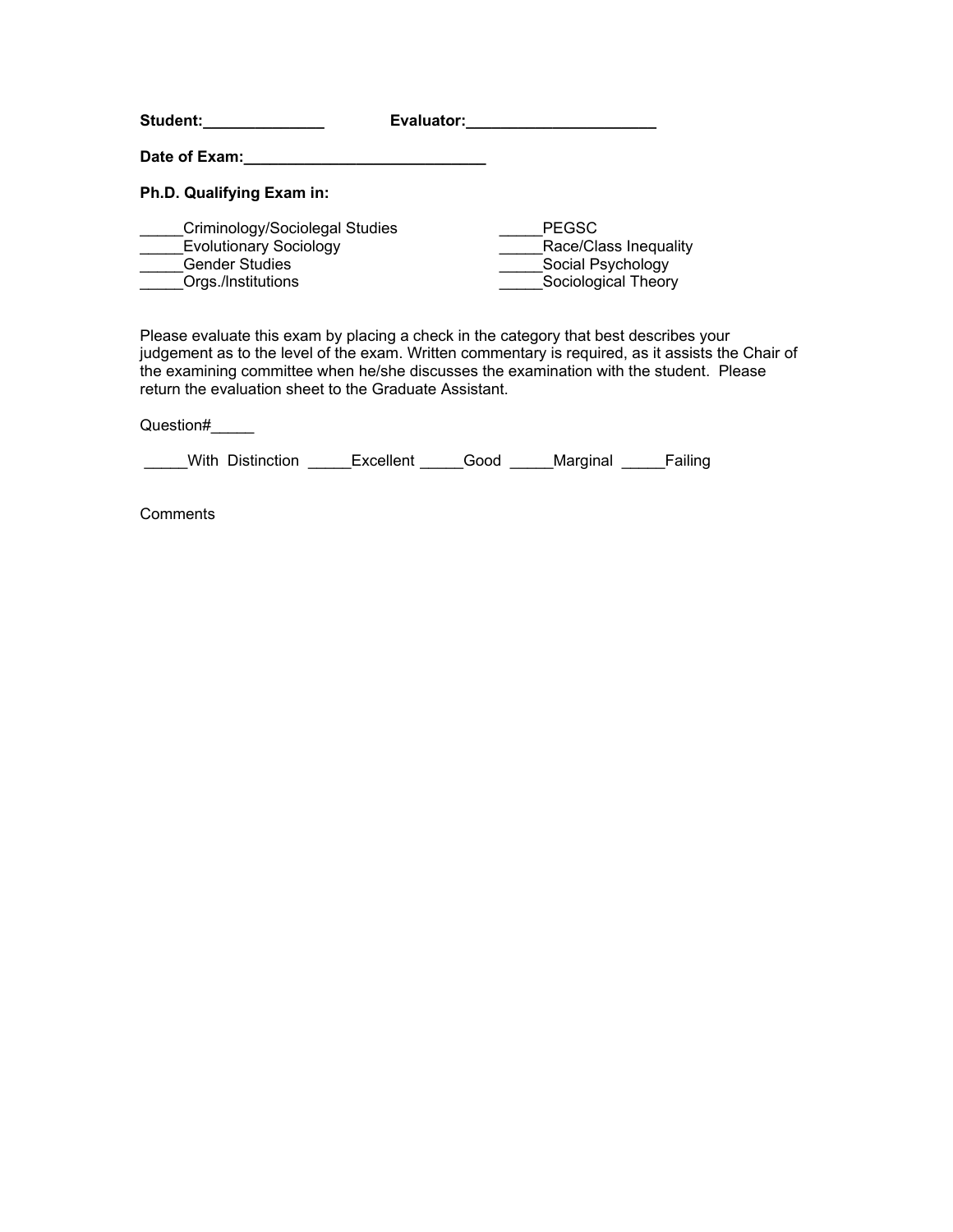| Student:                                                                                                       | Evaluator:                                                                        |
|----------------------------------------------------------------------------------------------------------------|-----------------------------------------------------------------------------------|
| Date of Exam:                                                                                                  |                                                                                   |
| Ph.D. Qualifying Exam in:                                                                                      |                                                                                   |
| Criminology/Sociolegal Studies<br><b>Evolutionary Sociology</b><br><b>Gender Studies</b><br>Orgs./Institutions | <b>PEGSC</b><br>Race/Class Inequality<br>Social Psychology<br>Sociological Theory |

Please evaluate this exam by placing a check in the category that best describes your judgement as to the level of the exam. Written commentary is required, as it assists the Chair of the examining committee when he/she discusses the examination with the student. Please return the evaluation sheet to the Graduate Assistant.

Question#\_\_\_\_\_

\_\_\_\_\_With Distinction \_\_\_\_\_Excellent \_\_\_\_\_Good \_\_\_\_\_Marginal \_\_X\_\_Failing

**Comments**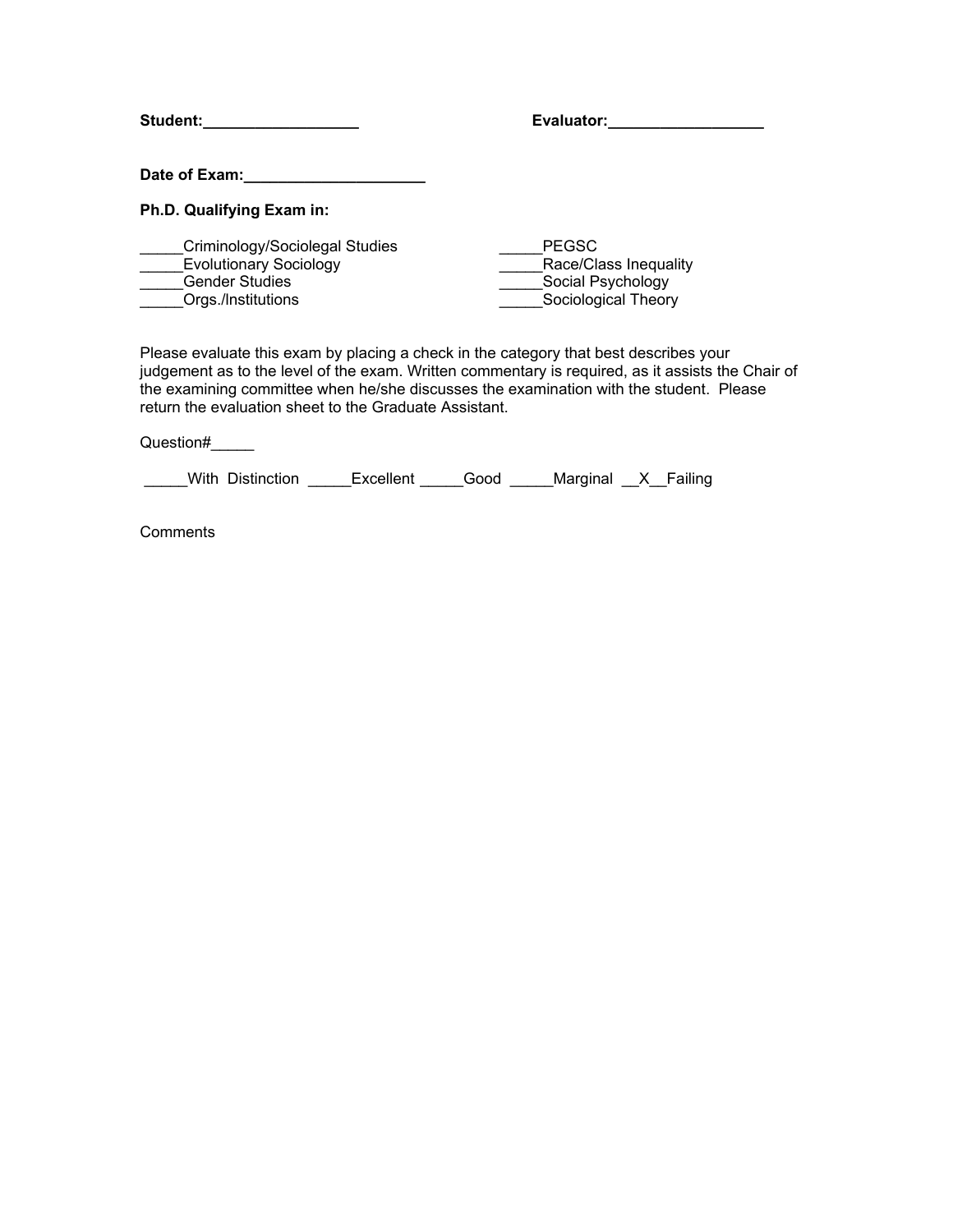| <b>Student:</b>                                                                                                | Evaluator:                                                                        |
|----------------------------------------------------------------------------------------------------------------|-----------------------------------------------------------------------------------|
| Date of Exam:                                                                                                  |                                                                                   |
| Ph.D. Qualifying Exam in:                                                                                      |                                                                                   |
| Criminology/Sociolegal Studies<br><b>Evolutionary Sociology</b><br><b>Gender Studies</b><br>Orgs./Institutions | <b>PEGSC</b><br>Race/Class Inequality<br>Social Psychology<br>Sociological Theory |

Please evaluate this exam by placing a check in the category that best describes your judgement as to the level of the exam. Written commentary is required, as it assists the Chair of the examining committee when he/she discusses the examination with the student. Please return the evaluation sheet to the Graduate Assistant.

Question#\_\_\_\_\_

\_\_\_\_\_With Distinction \_\_\_\_\_Excellent \_\_\_\_\_Good \_\_\_\_\_Marginal \_\_\_\_\_Failing

**Comment**